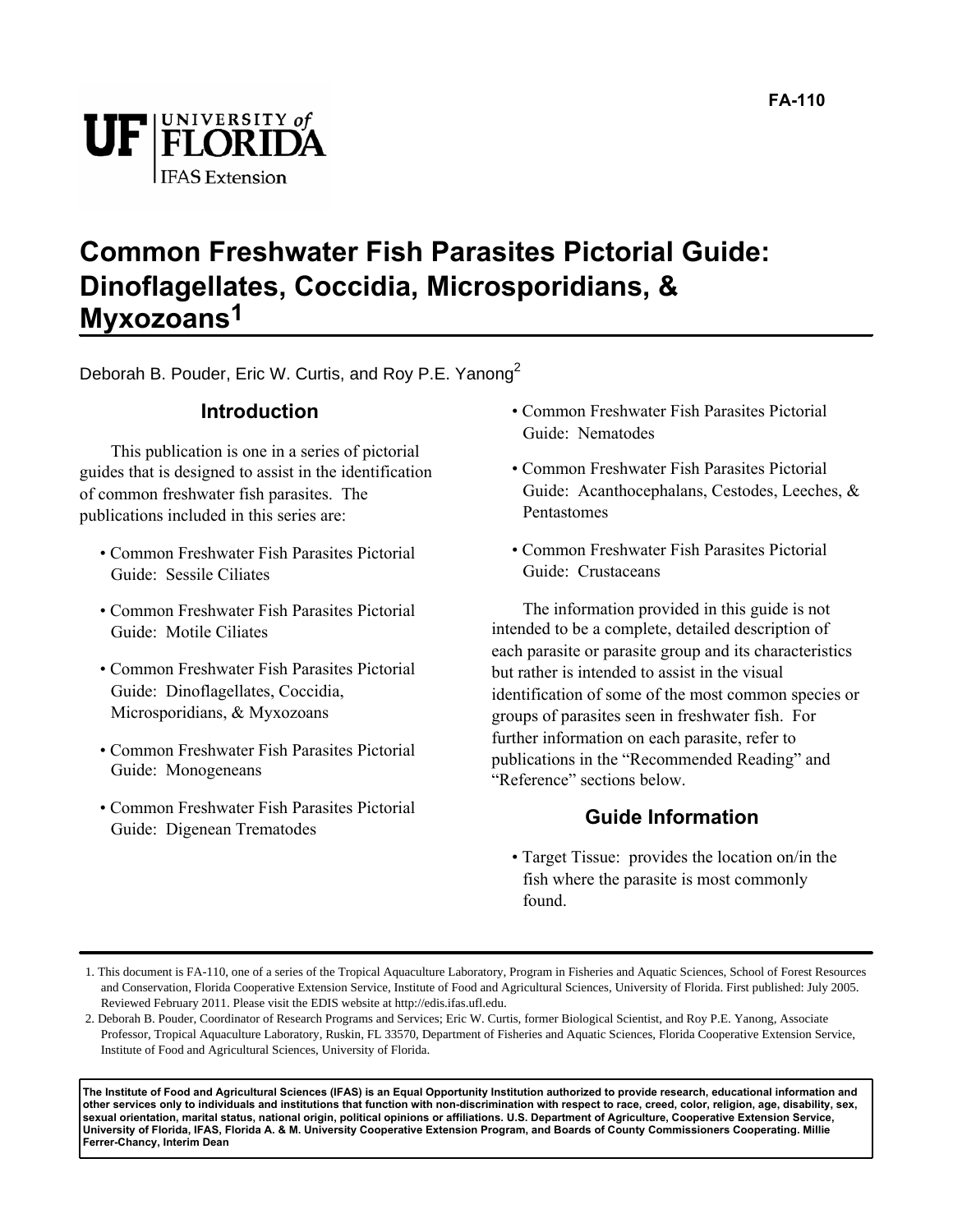- Characteristic: provides a brief description about the appearance of the parasite.
- Size: provides the size or size range of the parasite.  $(1 \mu m = 0.001 \text{ mm} = 0.0001 \text{ cm})$  ( $\mu$ m  $=$  microm or micrometer; mm  $=$  millimeter; cm  $=$ centimeter)
- Movement: provides the type of movement, if any, of the parasite.
- Note: provides a brief comment of interest about the parasite.

#### **Printing Tips**

For the best results as a pictorial guide, print this document in color on photo quality paper at a photo or "best" setting.

#### **Acknowledgements**

The authors thank Andy Goodwin for the photograph he contributed to this publication.

#### **Recommended Reading**

SRAC Publication No. 410 Calculating Treatments for Ponds and Tanks. Southern Regional Aquaculture Center. http://srac.tamu.edu/410fs.pdf

SRAC Publication No. 475 Proliferative Gill Disease (Hamburger Gill Disease). Southern Regional Aquaculture Center. http://srac.tamu.edu/475fs.pdf

SRAC Publication No. 4701 Protozoan Parasites. Southern Regional Aquaculture Center. http://srac.tamu.edu/4701fs.pdf

UF/IFAS Circular 91 Nematode (Roundworm) Infections in Fish. http://edis.ifas.ufl.edu/FA091

UF/IFAS Circular 120 Fish Health Management Considerations in Recirculating Aquaculture Systems - Part 1: Introduction and General Principles. http://edis.ifas.ufl.edu/FA099

UF/IFAS Circular 121 Fish Health Management Considerations in Recirculating Aquaculture Systems - Part 2: Pathogens. http://edis.ifas.ufl.edu/FA100

UF/IFAS Circular 122 Fish Health Management Considerations in Recirculating Aquaculture Systems - Part 3: General Recommendations and Problem Solving Approaches. http://edis.ifas.ufl.edu/FA101

UF/IFAS Circular 716 Introduction to Freshwater Fish Parasites. http://edis.ifas.ufl.edu/FA041

UF/IFAS Circular 919 Stress--It's Role in Fish Disease. http://edis.ifas.ufl.edu/FA005

UF/IFAS Circular 920 *Ichthyophthirius multifiliis* (White Spot) Infections in Fish. http://edis.ifas.ufl.edu/FA006

UF/IFAS Circular 921 Introduction to Fish Health Management. http://edis.ifas.ufl.edu/FA004

UF/IFAS Fact Sheet FA-13 Use of Copper in Freshwater Aquaculture and Farm Ponds. http://edis.ifas.ufl.edu/FA008

UF/IFAS Fact Sheet FA-23 The Use of Potassium Permanganate in Fish Ponds. http://edis.ifas.ufl.edu/FA032

UF/IFAS Fact Sheet FA-28 Monogenean Parasites of Fish. http://edis.ifas.ufl.edu/FA033

UF/IFAS Fact Sheet FA-37 Use of Potassium Permanganate to Control External Infections of Ornamental Fish. http://edis.ifas.ufl.edu/FA027

UF/IFAS Fact Sheet FA-55 Submission of Fish for Diagnostic Evaluation. http://edis.ifas.ufl.edu/FA055

UF/IFAS Fact Sheet FA-90 Pentastomid Infections in Fish. http://edis.ifas.ufl.edu/FA090

UF/IFAS Fact Sheet FA-107 Common Freshwater Fish Parasites Pictorial Guide: Sessile Ciliates. http://edis.ifas.ufl.edu/FA107

UF/IFAS Fact Sheet FA-108 Common Freshwater Fish Parasites Pictorial Guide: Motile Ciliates. http://edis.ifas.ufl.edu/FA108

UF/IFAS Fact Sheet FA-109 Common Freshwater Fish Parasites Pictorial Guide: Flagellates. http://edis.ifas.ufl.edu/FA109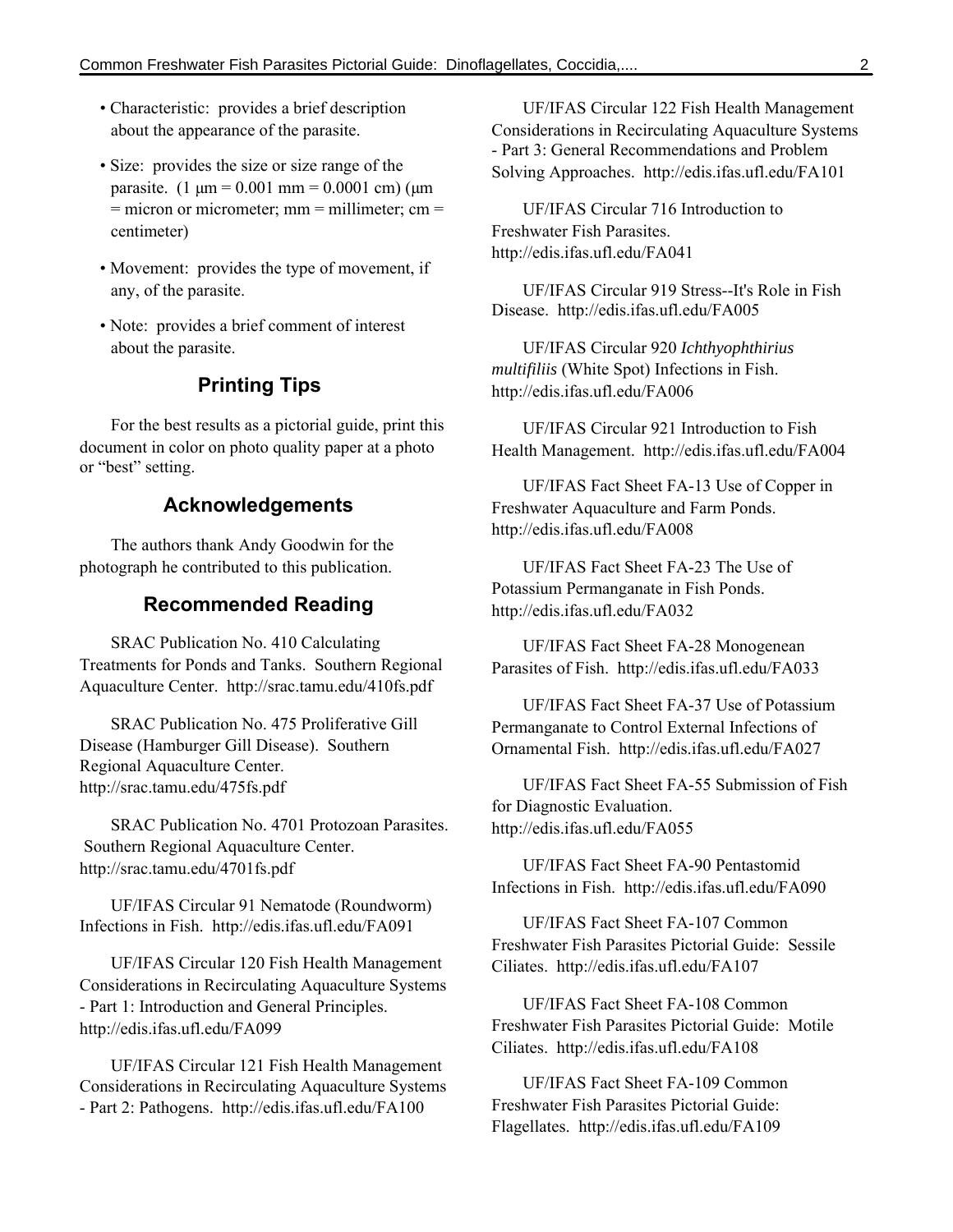UF/IFAS Fact Sheet FA-111 Common Freshwater Fish Parasites Pictorial Guide: Monogeneans. http://edis.ifas.ufl.edu/FA111

UF/IFAS Fact Sheet FA-112 Common Freshwater Fish Parasites Pictorial Guide: Digenean Trematodes. http://edis.ifas.ufl.edu/FA112

UF/IFAS Fact Sheet FA-113 Common Freshwater Fish Parasites Pictorial Guide: Nematodes. http://edis.ifas.ufl.edu/FA113

UF/IFAS Fact Sheet FA-114 Common Freshwater Fish Parasites Pictorial Guide: Acanthocephalans, Cestodes, Leeches, and Pentastomes. http://edis.ifas.ufl.edu/FA114

UF/IFAS Fact Sheet FA-115 Common Freshwater Fish Parasites Pictorial Guide: Crustaceans. http://edis.ifas.ufl.edu/FA115

UF/IFAS Fact Sheet VM-67 Management of Hexamita in Ornamental Cichlids. http://edis.ifas.ufl.edu/VM053

UF/IFAS Fact Sheet VM-77 Use of Formalin to Control Fish Parasites. http://edis.ifas.ufl.edu/VM061

UF/IFAS Fact Sheet VM-78 Bath Treatment for Sick Fish. http://edis.ifas.ufl.edu/VM037

UF/IFAS Fact Sheet VM-85 "Red Sore Disease" in Game Fish. http://edis.ifas.ufl.edu/VM059

UF/IFAS Fact Sheet VM-86 Use of Salt in Aquaculture. http://edis.ifas.ufl.edu/VM007

UF/IFAS Fact Sheet VM-87 Sanitation Practices for Aquaculture Facilities. http://edis.ifas.ufl.edu/AE081

UF/IFAS Fact Sheet VM-104 *Cryptobia iubilans* in Cichlids. http://edis.ifas.ufl.edu/VM077

#### **References**

Hoffman, G.L. 1999. Parasites of North American freshwater fishes. Cornell University Press, Ithaca, NY.

Longshaw, M. and S.W. Feist. 2001. Parasitic diseases. Pages 167-183 in W.H. Wildgoose, editor. BSAVA manual of ornamental fish, second edition. British Small Animal Veterinary Association, Gloucester, England.

Noga, E.J. 1996. Fish disease: diagnosis and treatment. Mosby-Yearbook, Inc., St. Louis, MO.

Stoskopf, M.K. 1993. Fish medicine. W.B. Saunders Company, Philadelphia, PA.

Woo, P.T.K., editor. 1995. Fish diseases and disorders, volume 1: protozoan and metazoan infections. CAB International, Wallingford, United Kingdom.